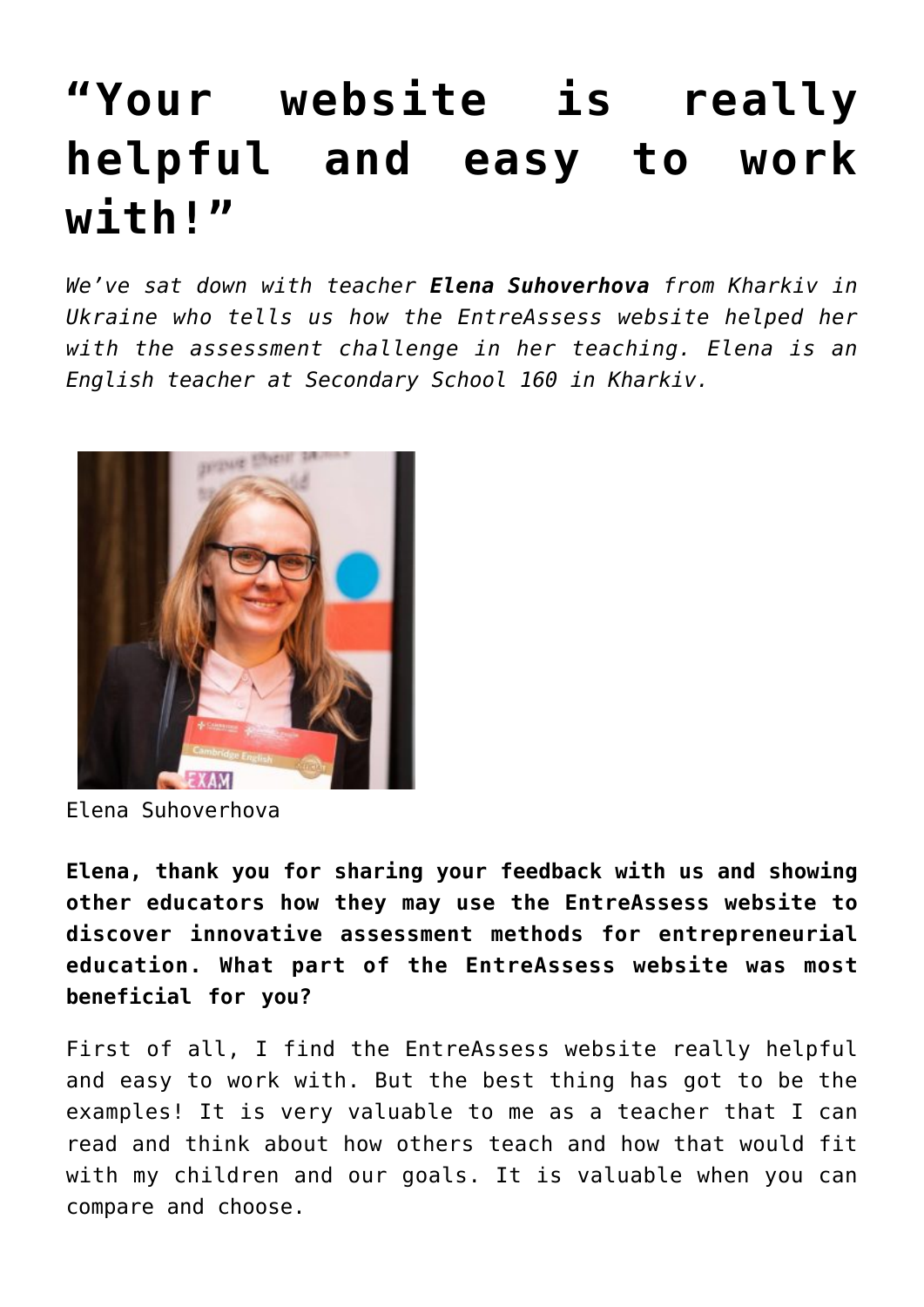## **Did you enjoy a specific example that we portrayed?**

I have read a lot on the blog and the thoughts of colleagues in the interviews and especially enjoyed the experiences shared from [Craigfelen Primary School](http://entreassess.com/?s=craigfelen) and [Howells School.](http://entreassess.com/2018/05/29/howells-school-cardiff/)

## **Which of the tools or methods that EntreAssess collected did you use in your classroom?**

I made the decision to use the website and tools because it is truly beneficial for my pupils. As I am a teacher of English, the main task for me  $-$  except to teach grammar  $-$  is to make my pupils talk and communicate without difficulties. To fulfil this goal, I am trying to involve them in different cases. Using the site makes my task easier because I can use the toolkit and choose.

I try to connect the aim of my lesson, the interests of my pupils and the usefulness of the site. It is just like magic! With the help of your site and the understanding I gained about the [EntreComp framework](http://entreassess.com/2017/04/07/entrecomp-from-a-reference-framework-to-educational-practice-in-entrepreneurial-learning/) I can:

- encourage my students to think differently
- make connections between different things
- create opportunities for them
- analyse the context and understand it better
- provide the environment for the creative minds of our students, and ultimately
- support pupils in developing their abilities (which is really important for the youth and children)!

To sum it up, your site is a great thing to work with children!

*To sum it up, your site is a great thing to work with children!*

I use your tasks for developing speaking skills and I have practiced Dilemma scenarios and planning events with my pupils